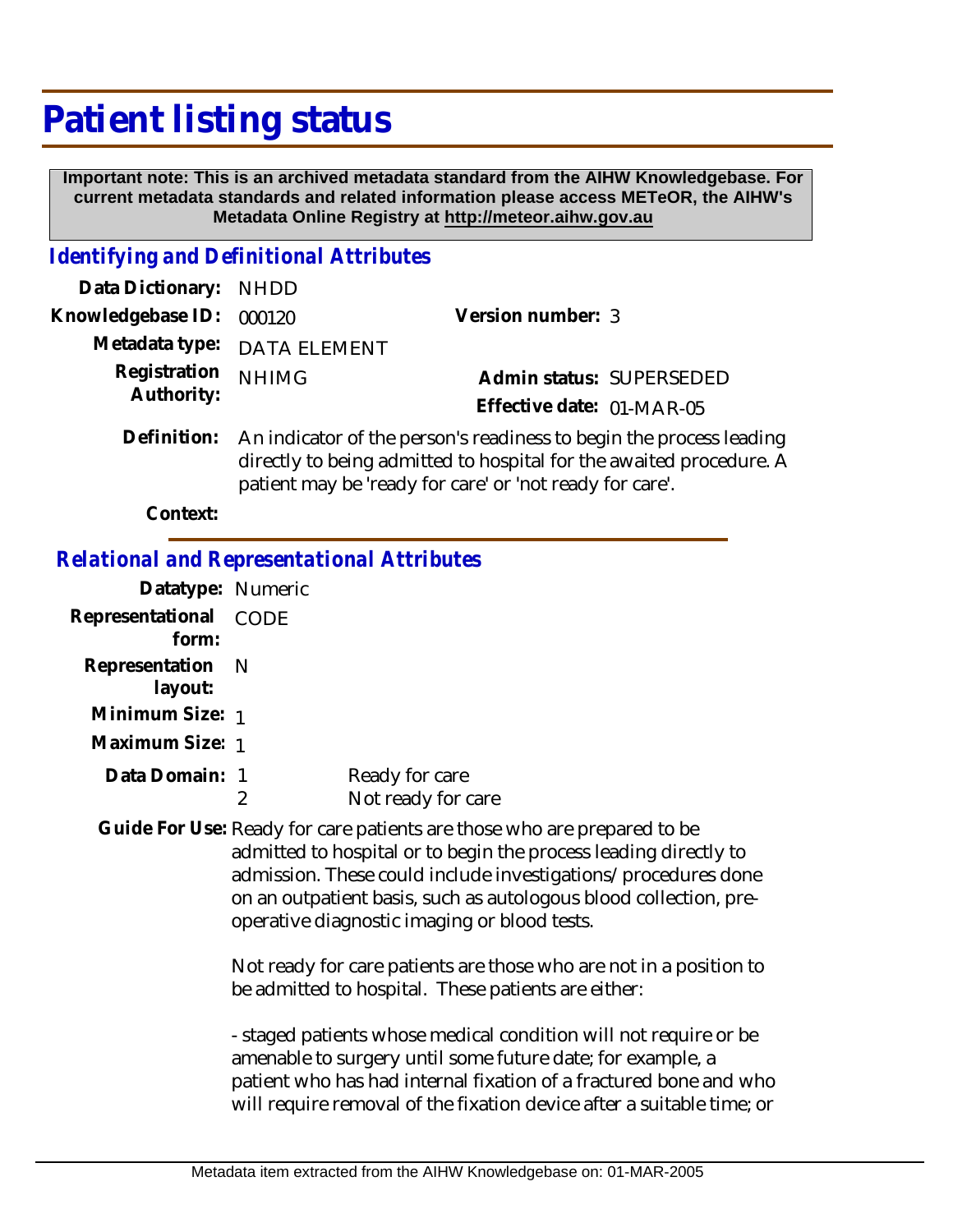- deferred patients who for personal reasons are not yet prepared to be admitted to hospital; for example, patients with work or other commitments which preclude their being admitted to hospital for a time.

Not ready for care patients could be termed staged and deferred waiting list patients, although currently health authorities may use different terms for the same concepts.

Staged and deferred patients should not be confused with patients whose operation is postponed for reasons other than their own unavailability; for example, surgeon unavailable, operating theatre time unavailable owing to emergency workload. These patients are still 'ready for care'. Periods when patients are not ready for care should be excluded in determining 'Waiting time at admission' and 'Waiting time at a census date'.

Related metadata: supersedes previous data element Patient listing status version 2 is a qualifier of Category reassignment date version 2 is used in conjunction with Waiting list category version 3 is a qualifier of Waiting time at removal from elective surgery waiting list version 2 relates to the data element Hospital waiting list version 2

## *Administrative Attributes*

**Source Document:**

Source Organisation: Hospital Access Program Waiting Lists Working Group Waiting Times Working Group National Health Data Committee

> Comments: Only patients ready for care are to be included in the NMDS -Elective surgery waiting times. The dates when a patient listing status changes need to be recorded. A patient's classification may change if he or she is examined by a clinician during the waiting period, i.e. undergoes clinical review. The need for clinical review varies with the patient's condition and is therefore at the discretion of the treating clinician. The waiting list information system should be able to record dates when the classification is changed (data element Category reassignment date).

> > At the Waiting Times Working Group meeting on 9 September 1996, it was agreed to separate the data elements Patient listing status and Clinical urgency as the combination of these items had led to confusion.